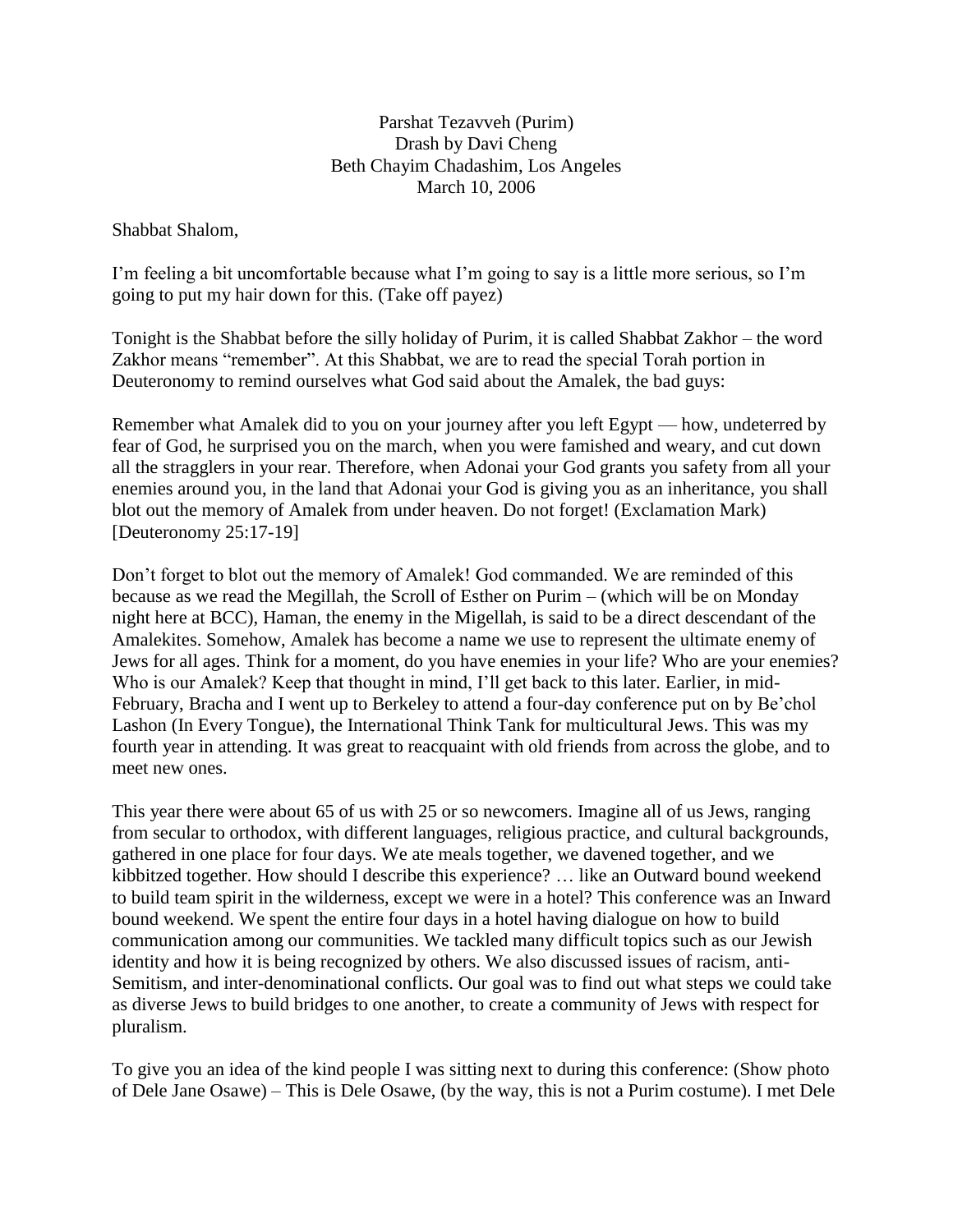Osawe during my first year at the conference when I had doubts whether she was Jewish. As it turned out, Mrs. Osawe is an Ibo Jew from Nigeria. She is the first woman to be elected to political office in her district; she was made a chief in her village, and was honored by the Nigerian royalty with the title "Odozi-Ani" which means "one who repairs the land". She is the founder of numerous social service programs, foundations and organizations in both United States and Africa. The list goes on and on and on...

(photo of Ephraimi Issac) This is Dr. Ephraim Isaac – again, not a Purim costume – I met Dr. Isaac during my second year at the conference. Knowing that he is a Yemenite, Ethiopian Orthodox Jew, I respectfully kept my distance from him thinking that he wouldn't want to speak to a lesbian. Then, out of necessity, I took the only empty seat in front of him on the charter bus, as we headed off to dinner one evening. During the bus ride he tapped me on the shoulder and said, "Li how ma?" and greeted me in Chinese. The rest was history, we now hug and kiss when we meet. Dr. Isaac holds a Bachelor's degree in Philosophy, Chemistry and Music, a Ph.D. in Near Eastern Languages, a Master of Divinity, and other honorary degrees. He is a Fellow at the Dead Sea Scrolls foundation, Director of the Institute of Semitic Studies, and this and that and that…I just don't have time to tell you all that he is. He knows seventeen languages, and is forever working on peace and conflict resolution. This year, on our way back to the airport, I just happened to sit in front of him in the shuttle. Again, he tapped me on my shoulder and said, "Did I ever sing to you in Chinese?" he then proceeded to sing the entire communist Mao Tzu Tung anthem in perfect Mandarin and pitch.

(Photo of Rabbi Elisha Salas) Lastly, this is Rabbi Elisha Salas – an Orthodox Rabbi from Portugal. This was his first time attending the Think Tank. He spoke very little English. Our first evening together as a group was Friday night Shabbat dinner. Things didn't go as planned because Rabbi Salas stood up and just took over, and led an entire Orthodox evening service – this was AFTER a woman rabbi from a Renewal movement just finished her shortened version. Tensions continued to build on Shabbat morning, when Rabbi Salas and other men walked out of the room when women were called to the Torah. By lunch time, Gary Tobin, founder of the Think Tank finally spoke up and said, "We are Be'chol Lashon – It means In Every Tongue. A bracha (blessing) is a bracha, whether it is said by a man or a woman, Reform or Orthodox. In this room, no Jew is above another Jew. So if we want to work together in this Think Tank, we must respect each other's practices". Rabbi Salas, through an interpreter then apologized for his behavior during the minyan. He continued to say, that there will be things he may never get or understand, but he will try his best to listen with the hope that someday, he will. Upon hearing that, I quickly decided that my relationship with Bracha, my love, is probably one of those things that this Rabbi may never get or understand; so I labeled him as one of those Orthodox Rabbi who would never change his ways. For the next two days, we had workshops together, and partly because of the language barrier, I never even tried to speak to him. So the Think Tank came and went. It was time to leave. Standing in the lobby waiting for our airport shuttles, we said our goodbyes. Out of the corner of my eye, I saw Rabbi Salas walking towards me in his black coat and his black hat. He looked me in the eyes, smiled and said, "Davi", and then he offered his hand for me to shake. I was in awe as I shook his hand and I wished him a safe trip home. He said, "Toda" and we parted. Who knew! And was I wrong!